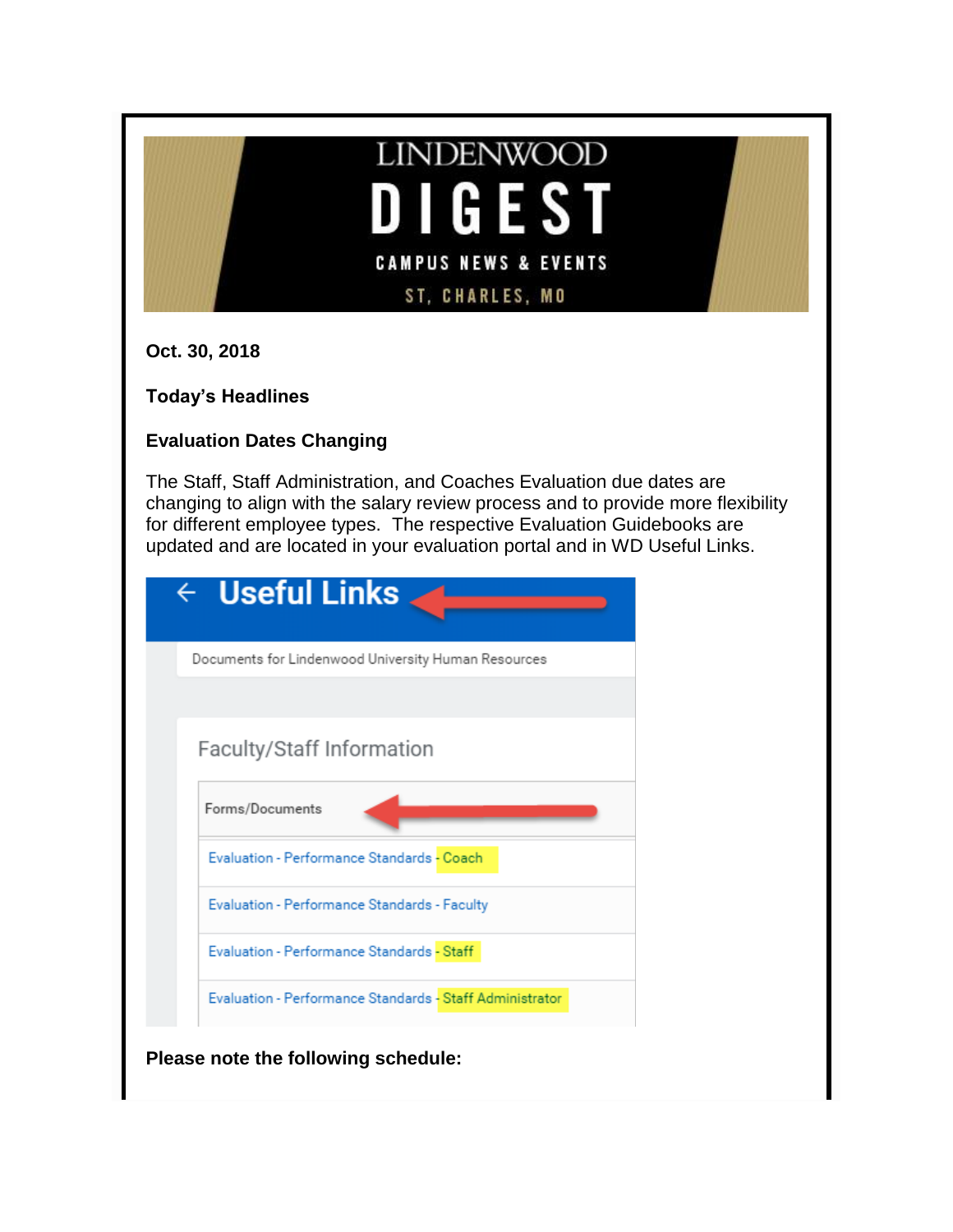#### **Eighth Annual Dark Carnival Takes Place on Halloween Night**

Lindenwood University will hold the eighth annual Dark Carnival on Wednesday, Oct. 31, from 6 to 10 p.m. on campus near the Spellmann Center clock tower. The event is free and open to the public.

The event will feature a host of activities for the family, including two themed haunted houses, live music from 8 South, 75 vendor booths with games and other attractions, circus performers, a Dark Carnival King and Queen contest, and more.

Attendance for this year's event is expected to be between 5,000 and 6,000.

For more information, visit [http://www.lindenwood.edu/dark-carnival/,](http://www.lindenwood.edu/dark-carnival/) email [LUDarkCarnival@lindenwood.edu,](mailto:LUDarkCarnival@lindenwood.edu) or call 636-627-2546.

# **Open Enrollment Going On Now!**

Mark your calendars! Open Enrollment is officially scheduled to begin on **Monday, October 29 and run through Friday, November 9**.

As a result of plan utilization in 2018, a [10% premium increase](http://felix.lindenwood.edu/newsletter/2018_10/contributions.pdf) is necessary to continue to provide the best possible care for our employees while ensuring the stability of the self-funded insurance plan for all. Participation in the LindenWell Health Program will result in a \$75 incentive on your 2019 monthly premium resulting in a 0% increase to medical insurance premiums for all plan types! Additional details regarding benefits changes will be presented during Open Enrollment meetings this year. A [Workday Open Enrollment guide](http://felix.lindenwood.edu/newsletter/2018_10/2019openenrollmentguide.pdf) is also attached that you can refer to when completing your benefits elections for 2019.

# **[Read more](http://felix.lindenwood.edu/newsletter/2018_10/openenrollment.pdf)**

# **Workday Tip**

Tax season is almost here! Help save paper by opting to receive your W2's electronically. All it takes is four simple steps.

- 1. Log in to Workday and select the *pay worklet*
- 2. Under my statements, click *tax documents*
- 3. Click *edit* under the printing election

4. Select receive an *electronic copy of my year-end tax documents* and submit the changes!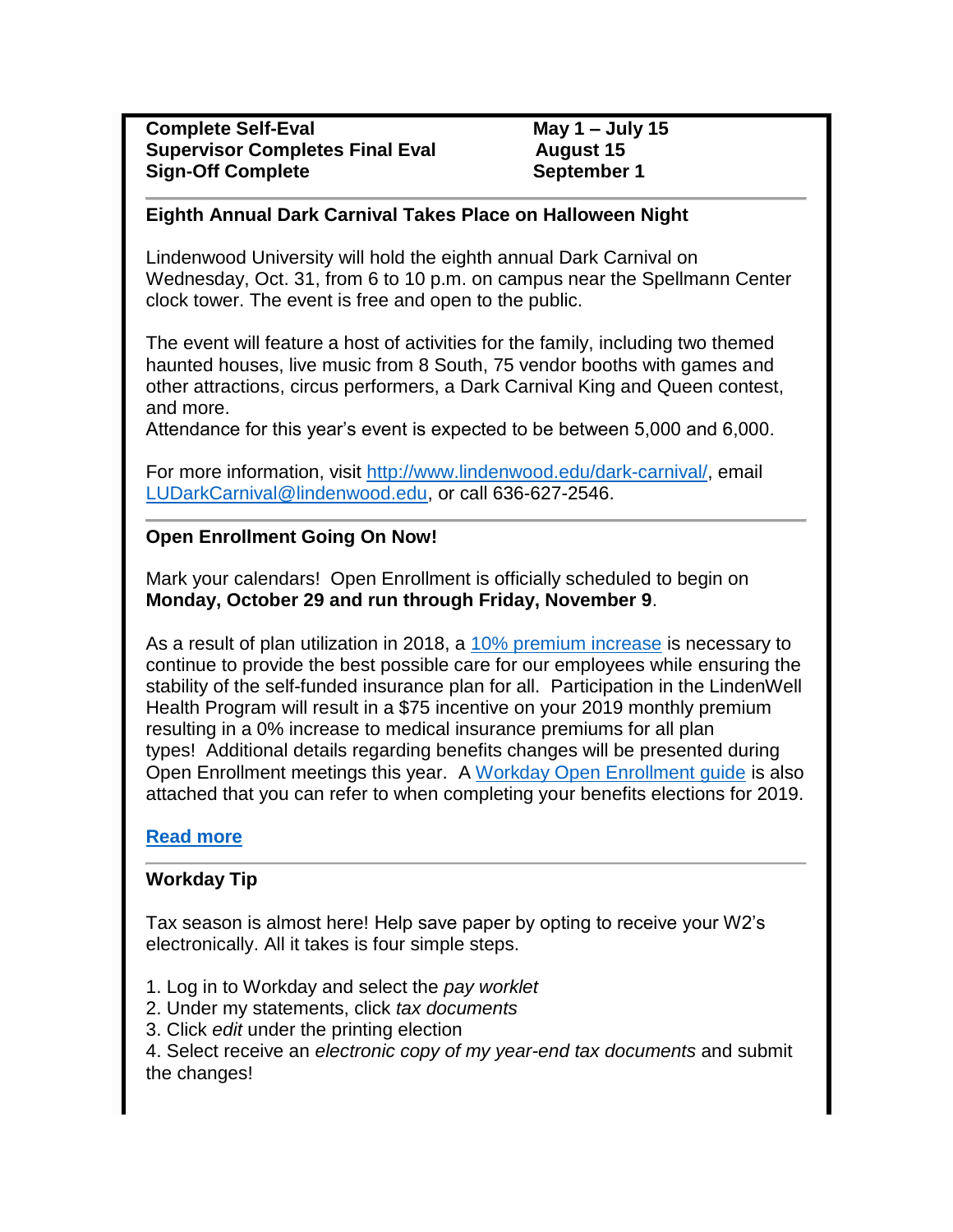Once W2's become available, employees will simply need to access Workday in order to view, print, or download their W2s. Belleville employees will need to opt-in for both companies listed.

Need help? Click [here!](http://felix.lindenwood.edu/newsletter/2018_10/w2.pdf) You can also contact the HR Office at ext. 2577.

#### *Assisting Alumni Outcomes* **Presentation Today**

REMINDER: TODAY, 4 p.m., Harmon Hall 136 – Panel Presentation on Assessing Alumni Outcomes. Go [here](https://lindenwood.libguides.com/ld.php?content_id=44646833) for more details. Refreshments provided!

#### **Final Reminder: Lindenwood Learning Academy Faculty Fellowship Applications**

Applications for positions as one of five Learning Academy Faculty Fellows are due Thursday, November 1. Five fellows will be chosen by December 1. The committee will consider applications in the following categories:

- Diversity, Equity, and Inclusion
- Mentoring
- Student Engagement
- Academic Technology in Teaching
- Emerging Educational Issues

[Applications may be found in Workday.](https://www.myworkday.com/lindenwood/d/inst/15$158872/9925$4177.htmld)

# **Marshall University Professor to Host Seminar Nov. 2**

The Division of Mathematics and Computer Science is hosting a seminar by Dr. Bonita Lawrence from Marshall University on Friday, November 2. The title of her talk is ["The Marshall Differential Analyzer Project: Solutions of Dynamic](http://felix.lindenwood.edu/newsletter/2018_10/lawrence.pdf)  [Equations Using Mechanical Integration.](http://felix.lindenwood.edu/newsletter/2018_10/lawrence.pdf)"

The differential analyzer is a device made of Erector set pieces that mechanically solves differential equations, and was instrumental in solving ballistic problems during World War II. Her talk is in Dunseth Auditorium, 2 – 4 p.m..The talk is accessible to those at any mathematical level.

#### **Diversity Dialogue – "Politics and Religion: Separation of Church and State"**

The DEI Task Force and Office of Student Life & Diversity are hosting "Diversity Dialogue – [Politics and Religion: Separation of Church and State"](http://felix.lindenwood.edu/newsletter/2018_10/diversitydialogue.pdf) on Tuesday, November 13 from 3:30 – 4:30 p.m. in Dunseth Auditorium, Harmon Hall,.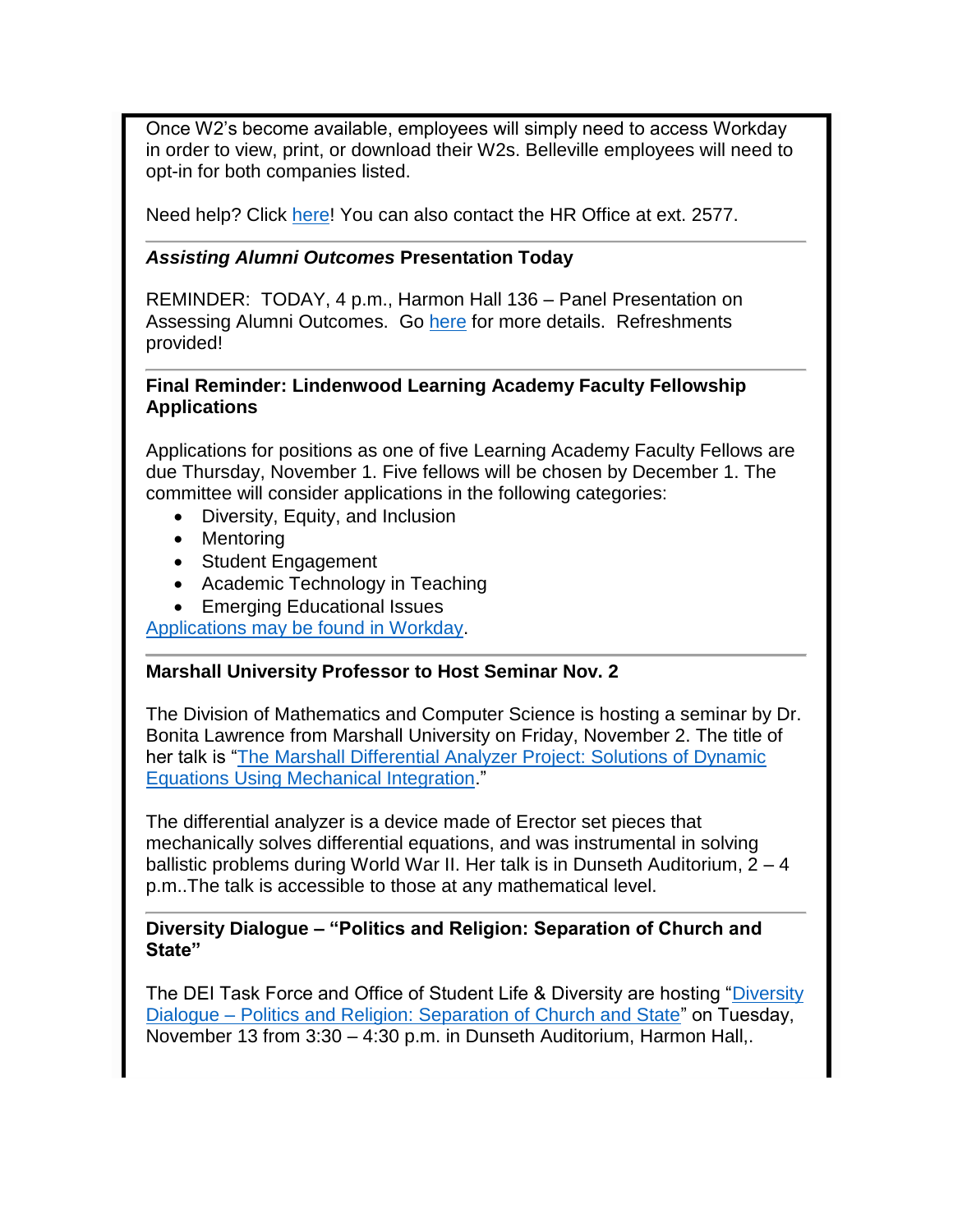The panelists are Dr. Don Heindenreich, Lindenwood University; Cynthia Holmes, Americans United; James Croft, The Ethical Society of St. Louis; and Don Kinkel, Missouri Baptist Convention. University Chaplain and Assistant Professor of Religion Rev. Dr. Nichole Torbitzky will moderate the panel,

#### **Faculty Colloquium Speaker Series, Fall II 2018**

All students, faculty, and staff are invited to the Fall II 2018 Faculty Colloquium Series, [http://www.lindenwood.edu/academics/academic-enrichment/faculty](http://www.lindenwood.edu/academics/academic-enrichment/faculty-colloquium/)[colloquium/](http://www.lindenwood.edu/academics/academic-enrichment/faculty-colloquium/)

Tuesday, November 27 at 3:00 – 4:30 pm in Harmon Hall, Dunseth Auditorium.

The theme will be on Pop Culture. [View abstratcts.](http://felix.lindenwood.edu/newsletter/2018_10/abstracts.pdf)

The event's speakers are

Tawni Hunt Ferrarini, PhD; Plaster School of Business and Entrepreneurship; "The Economics of the Walking Dead"

Dale Walton, PhD; School of Humanities, "Repairing American Political Culture: Individuals, Central Government, and Democratic Dignity in Twenty-First Century Conditions"

Catherine Shoff, PhD, MPH; School of Health Sciences; "Childhood Obesity and Food Insecurity: A Public Health Paradox"

Discussion and refreshments follow the speakers.

For further information, please see our flyer, abstracts, and presenters' biograph email [FacultyColloquia@lindenwood.edu.](mailto:FacultyColloquia@lindenwood.edu)

Sponsored by the Faculty and Student Scholarship Committee.

**Library Grant Application Accepted; Author Keane to Visit Lindenwood in 2019**

Lindenwood University's Library Services has had their Author Visit grant application accepted by the Missouri State Library for \$3,659. Megan Phifer-Davis, Outreach and E-Learning librarian, submitted the grant in late September where these funds will support New York Times bestselling author, Sam Kean, to come to campus.

Kean is the author of four nonfiction science books, and has presented his books in nine countries and three dozen states. He will come to campus on April 30, 2019 at 6 p.m. and tell true stories from his books, talk about how to promote and popularize science in writing, and his life as a writer. After the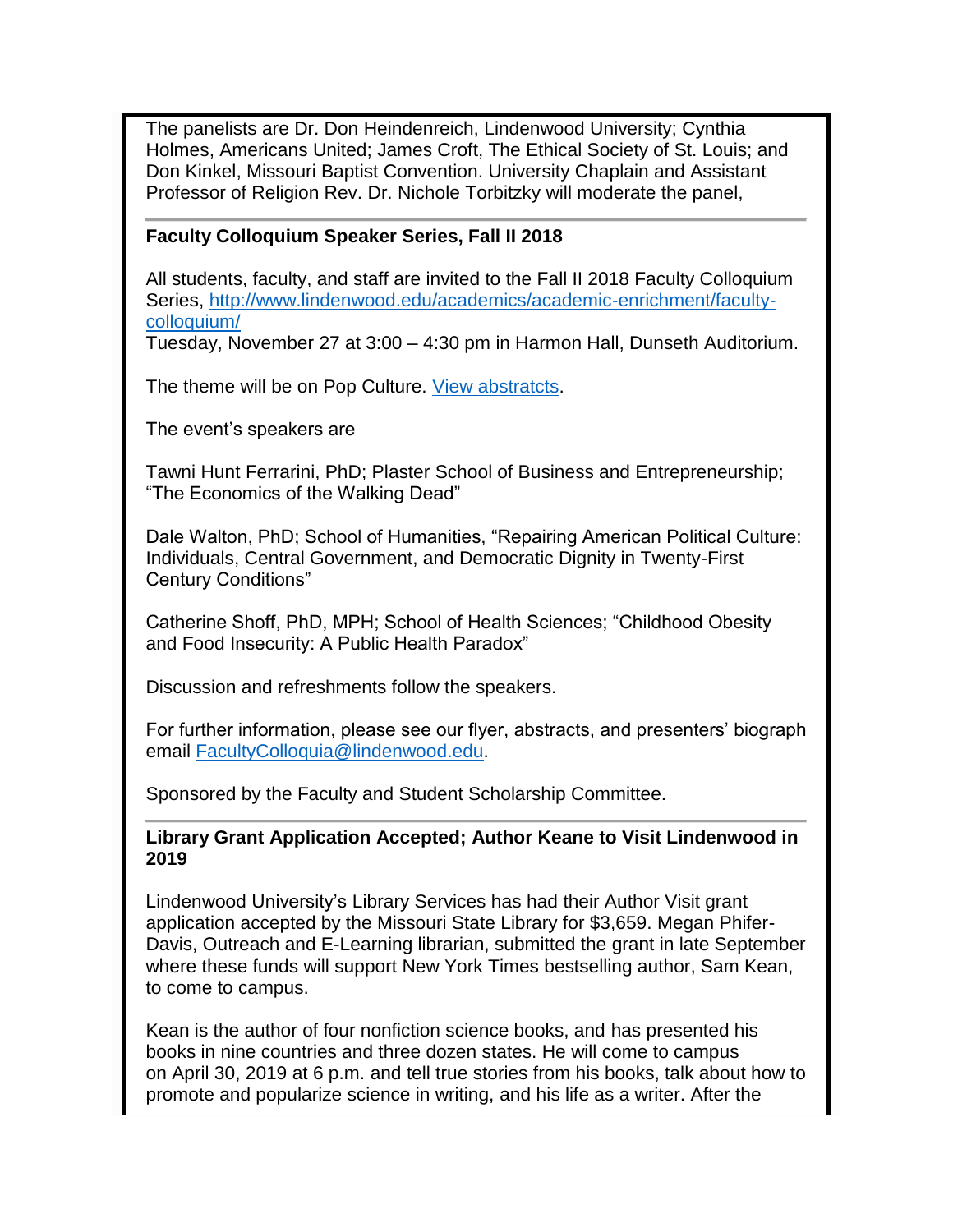event, Kean's books will be sold and autographed. All are welcome to come to this event, which will be held in the Spellman Center's Anheuser-Busch Leadership Room. For more information, please contact Megan Phifer-Davis: [mphifer-davis@lindenwood.edu.](mailto:mphifer-davis@lindenwood.edu)

#### **Dr. Dale Walton Publishes Op-Ed Article**



Congratulations to [Dr. Dale Walton,](https://www.hammondinstitute.org/dale-walton) Associate Professor of International Relations, and Senior Research Fellow with the [Hammond Institute for Free Enterprise.](https://www.hammondinstitute.org/) Dr. Walton's op-ed article – *[Washington is Not America's](http://newzgroup.com/PDFs/9-20/17975-09-11_7001.pdf)  [Brain](http://newzgroup.com/PDFs/9-20/17975-09-11_7001.pdf)* -- was distributed last month by the Missouri Press Association. Currently, the article has been published in eight newspapers statewide (including the *St. Louis Business Journal*), and most recently was highlighted online via [Three Rivers Publishing Company.](https://www.threeriverspublishing.com/TRP3/index.php?option=com_content&view=article&id=32004:washington-is-not-america%E2%80%99s-brain&catid=34&Itemid=213) For more information about the Hammond Institute's [op-ed](https://www.hammondinstitute.org/opeds) 

[campaign,](https://www.hammondinstitute.org/opeds) please visit online or call 636-627-2915.

# **Apply to Speak at the Spring 2019 Leadership Series**

The Office of Student Involvement is looking for leadership topics and presenters for our Spring 2019 Leadership Series. If you have a leadership topic that you would like to present, please email Rachael Heuermann at [rheuermann@lindenwood.edu.](mailto:rheuermann@lindenwood.edu)

# **General Education Advising Tip**

As part of the General Education curriculum, all Lindenwood students must take at least one literature course. The most commonly taken literature courses are ENGL 20000 (Introduction to Literature), ENGL 20100 & 20200 (World Literature I & II), and ENGL 23500 & 23600 (American Literature I & II). These are all great courses, but students do not have to take World (or American) Literature I before taking World (or American) Literature II. The course numbering is only an indication of the time period covered. Students also often assume that a higher numbered course (e.g., ENGL 280) is harder than a lower numbered course (e.g., ENGL 202). All courses at the same 200-level, however, have the same prerequisites and thus the same expectations for student preparation. The English Program offers a variety of courses at both the 20000 and 30000 levels every semester, and we encourage students seeking to fulfill their GE literature or elective requirements (or just looking for an interesting course to take!) to consider the whole range of courses offered.

#### **Nominations Needed for the Collegiate Leadership Competition**